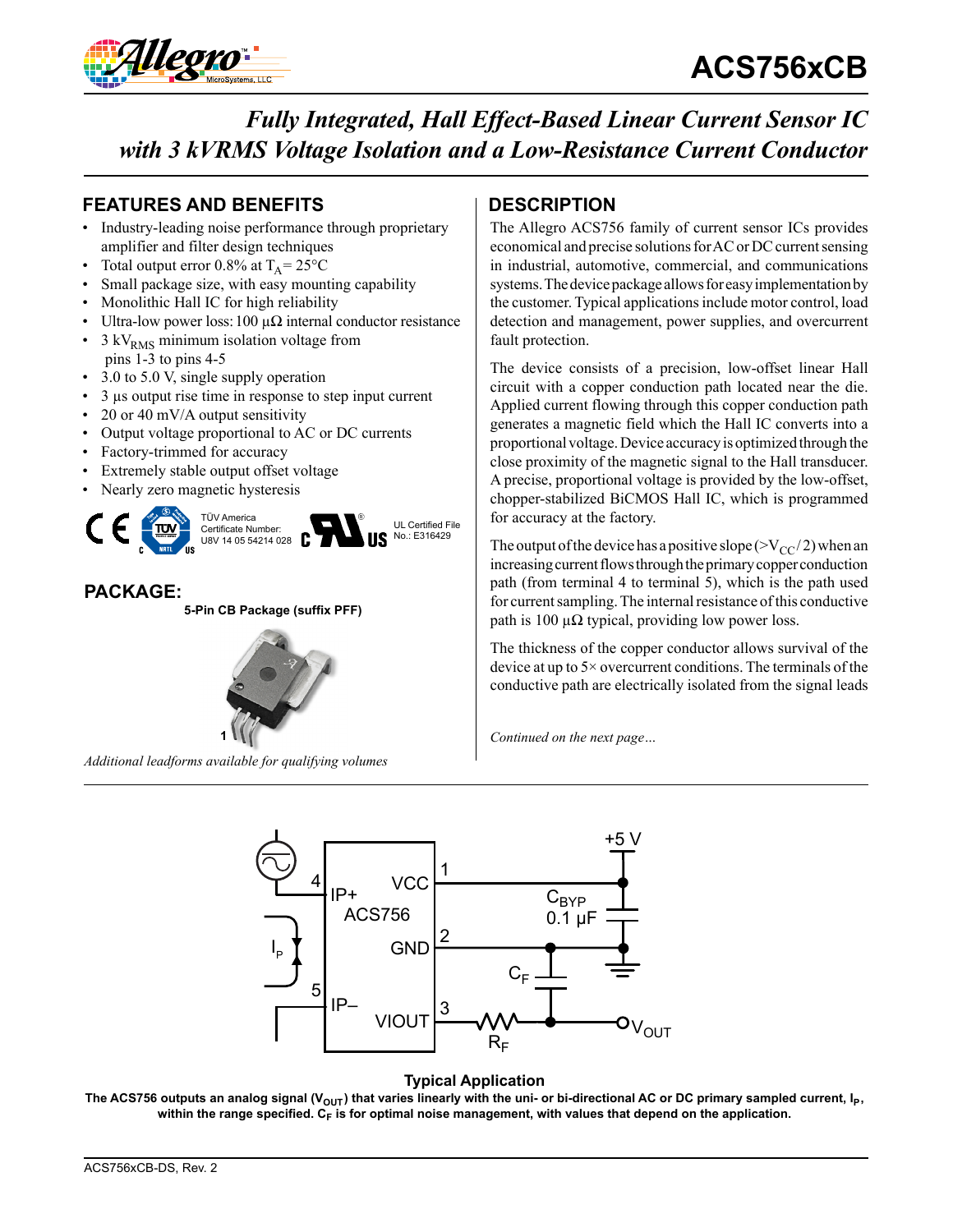### **Description (continued)**

(pins 1 through 3). This allows the ACS756 family of sensor ICs to be used in applications requiring electrical isolation without the use of opto-isolators or other costly isolation techniques.

The device is fully calibrated prior to shipment from the factory. The ACS75x family is lead (Pb) free. All leads are plated with 100% matte tin, and there is no Pb inside the package. The heavy gauge leadframe is made of oxygen-free copper.

#### **Selection Guide**

| Part Number <sup>1</sup> | Тор<br>(°C)  | <b>Primary Sampled Cur-</b><br>rent, I <sub>P</sub><br>(A) | Packing <sup>2</sup> |
|--------------------------|--------------|------------------------------------------------------------|----------------------|
| ACS756SCA-050B-PFF-T3    | $-20$ to 85  | ±50                                                        |                      |
| ACS756SCB-050B-PFF-T     | $-20$ to 85  | ±50                                                        |                      |
| ACS756SCA-100B-PEF-T3    | $-20$ to 85  | ±100                                                       |                      |
| ACS756SCB-100B-PFF-T     | $-20$ to 85  | ±100                                                       | 34 per tube          |
| ACS756KCA-050B-PEF-T3    | $-40$ to 125 | ±50                                                        |                      |
| ACS756KCB-050B-PFF-T     | $-40$ to 125 | ±50                                                        |                      |

1Additional leadform options available for qualified volumes

2Contact Allegro for additional packing options.

3Not for new design. This classification indicates that sale of this device is currently restricted to existing customer applications. The device should not be purchased for new design applications because obsolescence in the near future is probable.

## **SPECIFICATIONS**

#### **Absolute Maximum Ratings**

| <b>Characteristic</b>                    | Symbol                    | <b>Notes</b>                                                                                                     | Rating       | <b>Units</b> |
|------------------------------------------|---------------------------|------------------------------------------------------------------------------------------------------------------|--------------|--------------|
| Forward Supply Voltage                   | $V_{\rm CC}$              |                                                                                                                  | 8            | $\vee$       |
| Reverse Supply Voltage                   | $V_{RCC}$                 |                                                                                                                  | $-0.5$       | $\vee$       |
| Forward Output Voltage                   | V <sub>IOUT</sub>         |                                                                                                                  | 28           | V            |
| Reverse Output Voltage                   | V <sub>RIOUT</sub>        |                                                                                                                  | $-0.5$       | V            |
| Working Voltage for Reinforced Isolation | V <sub>WORKING-R</sub>    | Voltage applied between pins 1-3 and 4-5; tested at 3000<br>VAC for 1 minute according to<br>UL standard 60950-1 | 353          | $VDC/V_{pk}$ |
| Working Voltage for Basic Isolation      | V <sub>WORKING-B</sub>    | Voltage applied between pins 1-3 and 4-5; tested at 3000<br>VAC for 1 minute according to<br>UL standard 60950-1 | 500          | $VDC/V_{pk}$ |
| <b>Output Source Current</b>             | <b>I</b> OUT(Source)      | VIOUT to GND                                                                                                     | 3            | mA           |
| <b>Output Sink Current</b>               | $I_{OUT(Sink)}$           | <b>VCC to VIOUT</b>                                                                                              |              | mA           |
|                                          |                           | Range K                                                                                                          | $-40$ to 125 | °C           |
| Nominal Operating Ambient Temperature    | $T_{OP}$                  | Range S                                                                                                          | $-20$ to 85  | °C           |
| Maximum Junction                         | $T_{\rm d}$ (max)         |                                                                                                                  | 165          | °C           |
| Storage Temperature                      | $\mathsf{T}_{\text{stg}}$ |                                                                                                                  | $-65$ to 165 | °C           |

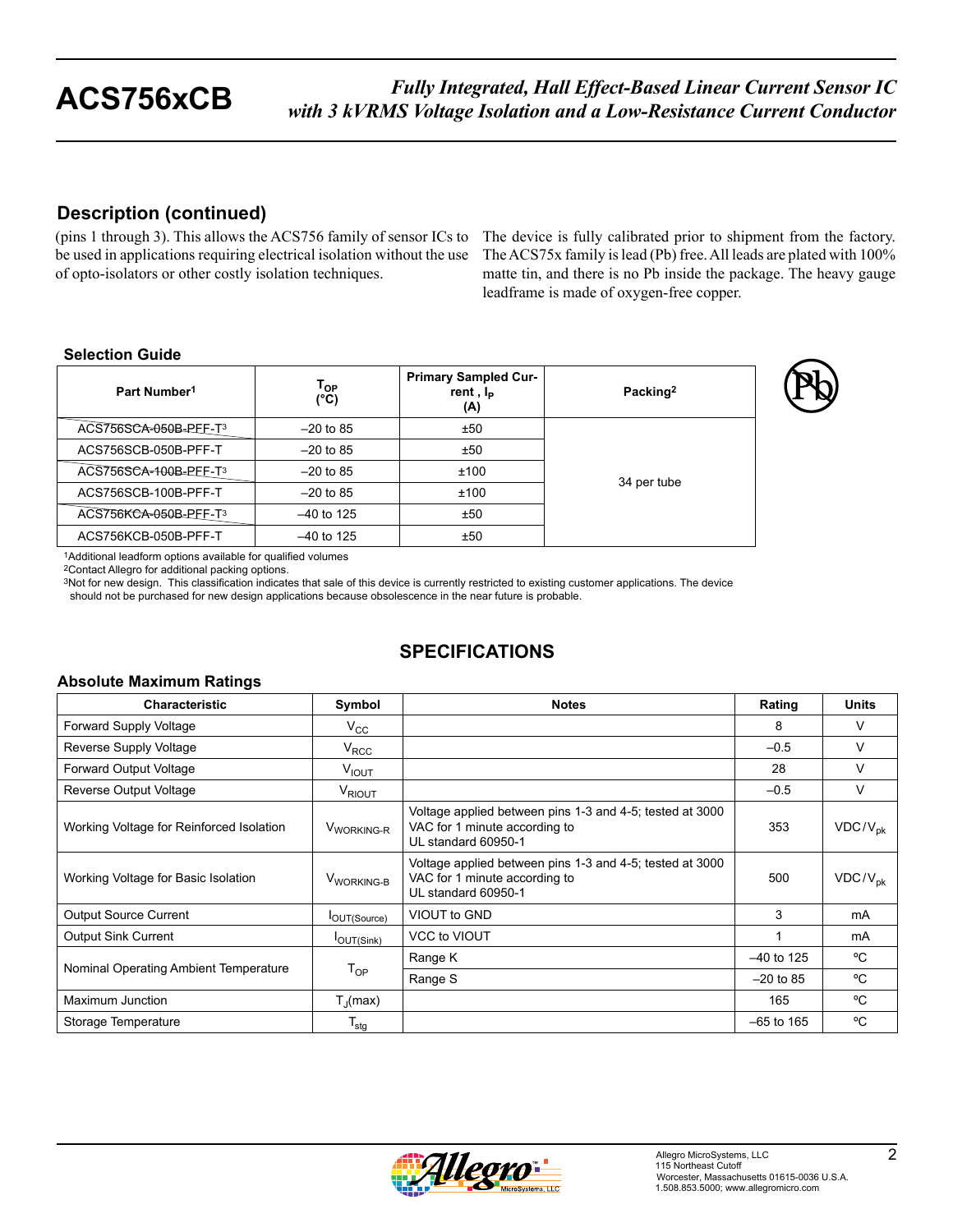



**Terminal List Table**



**Pin-out Diagram**

| <b>Number</b> | <b>Name</b>  | <b>Description</b>                 |  |  |  |
|---------------|--------------|------------------------------------|--|--|--|
|               | VCC          | Device power supply terminal       |  |  |  |
| 2             | <b>GND</b>   | Signal ground terminal             |  |  |  |
| 3             | <b>VIOUT</b> | Analog output signal               |  |  |  |
| 4             | $IP+$        | Terminal for current being sampled |  |  |  |
| 5             | $IP-$        | Terminal for current being sampled |  |  |  |

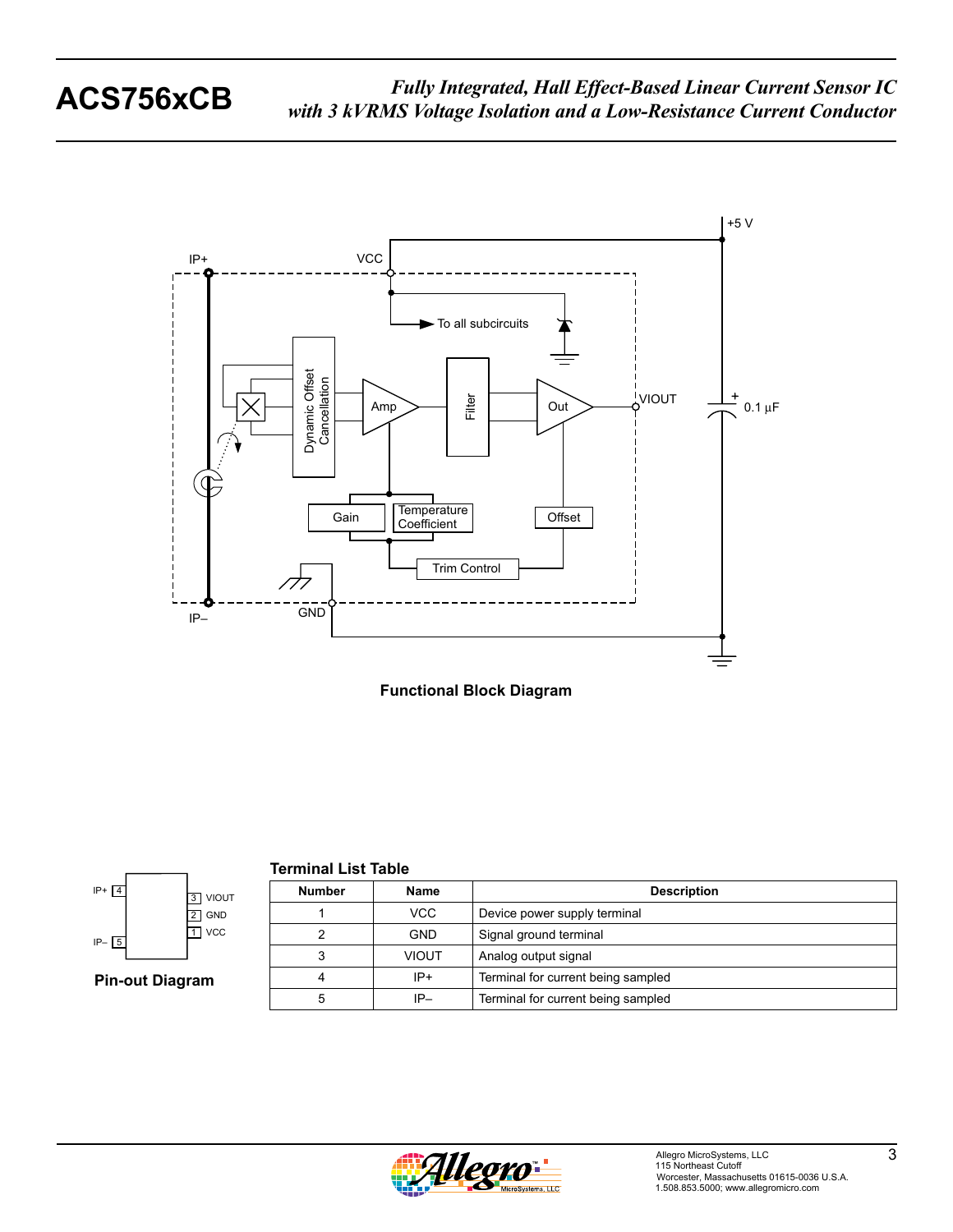### **COMMON OPERATING CHARACTERISTICS<sup>1</sup> over full range of T<sub>OP</sub>, and V<sub>CC</sub> = 5 V, unless otherwise specified**

| <b>Characteristic</b>               | Symbol                            | <b>Test Conditions</b>                                                           | Min. | Typ.            | Max.            | <b>Units</b> |
|-------------------------------------|-----------------------------------|----------------------------------------------------------------------------------|------|-----------------|-----------------|--------------|
| Supply Voltage <sup>2</sup>         | $V_{CC}$                          |                                                                                  | 3    | 5.0             | 5.5             | V            |
| <b>Supply Current</b>               | $I_{\rm CC}$                      | $V_{CC}$ = 5.0 V, output open                                                    | —    | 10              | 14              | mA           |
| Power On Time                       | $t_{PO}$                          | $T_A = 25^{\circ}$ C                                                             |      | 35              |                 | $\mu s$      |
| <b>Rise Time</b>                    | t,                                | $I_P$ = three-quarter scale of $I_P$ +, $T_A$ = 25°C, C <sub>OUT</sub> = 0.47 nF | —    | 3               | —               | μs           |
| Internal Bandwidth <sup>3</sup>     | $BW_i$                            | -3 dB; I <sub>P</sub> is 10 A peak-to-peak; 100 pF from VIOUT to GND             | —    | 120             | —               | kHz          |
| <b>Output Load Resistance</b>       | $R_{\mathsf{LOAD}(\mathsf{MIN})}$ | VIOUT to GND                                                                     | 4.7  | -               |                 | kΩ           |
| Output Load Capacitance             | $C_{\text{LOAD(MAX)}}$            | VIOUT to GND                                                                     | —    |                 | 10              | nF           |
| <b>Primary Conductor Resistance</b> | $R_{PRIMARY}$                     | $T_A = 25^{\circ}$ C                                                             |      | 100             | —               | μΩ           |
| Symmetry                            | E <sub>SYM</sub>                  | Over half-scale of Ip                                                            | 98.5 | 100             | 101.5           | %            |
| <b>Bidirectional 0 A Output</b>     | $V_{\text{OUT(QBI)}}$             | $I_P = 0 A$ , $T_A = 25^{\circ}C$                                                | —    | $V_{\rm CC}$ /2 | $\qquad \qquad$ | V            |
| Magnetic Offset Error               | <b>ERROM</b>                      | $IP = 0$ A, after excursion of 100 A                                             | —    | ±0.20           | —               | A            |
| Ratiometry                          | $V_{RAT}$                         | $V_{CC}$ = 4.5 to 5.5 V                                                          |      | 100             | —               | $\%$         |
| Propagation Time                    | <b>T</b> <sub>PROP</sub>          | $T_A = 25^{\circ}C$ , $C_{O IIT} = 100$ pF,                                      |      |                 |                 | μs           |

1 Device is factory-trimmed at 5 V, for optimal accuracy.

<sup>2</sup> Devices are programmed for maximum accuracy at 5.0 V V<sub>CC</sub> levels. The device contains ratiometry circuits that accurately alter the 0 A Output Voltage and Sensitivity level of the device in proportion to the applied V<sub>CC</sub> level. However, as a result of minor nonlinearities in the ratiometry circuit additional output error will result when V<sub>CC</sub> varies from the 5 V V<sub>CC</sub> level. Customers that plan to operate the device from a 3.3 V regulated supply should contact their local Allegro sales representative regarding<br>expected device accuracy levels under these bias co

3 Guaranteed by design.

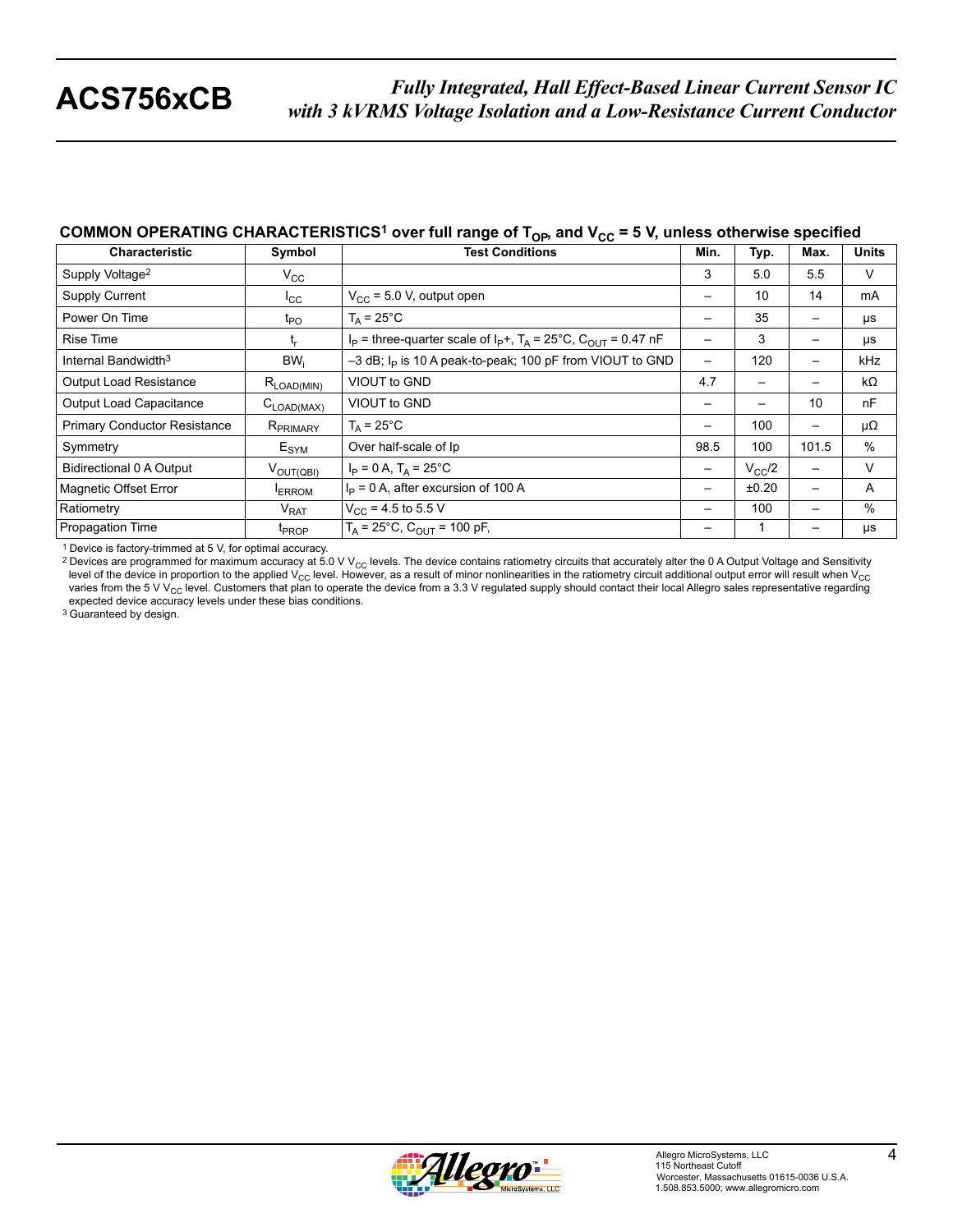#### *X*050 PERFORMANCE CHARACTERISTICS over Range K<sup>1</sup>: T<sub>OP</sub> = -40°C to 125°C, V<sub>CC</sub> = 5 V, unless otherwise speci**fied**

| <b>Characteristic</b>                                                                     | Symbol                      | <b>Test Conditions</b>                                                                            | Min.   | Typ.            | Max. | <b>Units</b> |
|-------------------------------------------------------------------------------------------|-----------------------------|---------------------------------------------------------------------------------------------------|--------|-----------------|------|--------------|
| Primary Sampled Current                                                                   | Ip                          |                                                                                                   | $-50$  |                 | 50   | A            |
| Sensitivity                                                                               | Sens <sub>TA</sub>          | Half scale of $I_P$ applied for 5 ms, $T_A = 25^{\circ}$ C                                        | -      | 40              | —    | mV/A         |
|                                                                                           | Sens <sub>TOP</sub>         | Half scale of $I_P$ applied for 5 ms                                                              | 37.2   | $\qquad \qquad$ | 42.8 | mV/A         |
| Noise <sup>2</sup>                                                                        | V <sub>NOISE</sub>          | $T_A$ = 25°C, 10 nF on VIOUT pin to GND                                                           | —      | 10              | —    | mV           |
| Nonlinearity<br>Electrical Offset Voltage <sup>3</sup><br>Total Output Error <sup>4</sup> | $E_{LIN(HT)}$               | Up to full scale of $I_P$ , $I_P$ applied for 5 ms, $T_{OP}$ = 25°C to 125°C                      | $-1$   |                 |      | $\%$         |
|                                                                                           | $E_{\text{LIN}(\text{LT})}$ | Up to full scale of $I_P$ , $I_P$ applied for 5 ms, $T_{OP} = -40^{\circ}$ C to 25 <sup>°</sup> C | $-1.8$ |                 | 1.8  | $\%$         |
|                                                                                           | $V_{OE(TA)}$                | $I_P = 0 A$ , $T_A = 25^{\circ}C$                                                                 | —      | ±2              | —    | mV           |
|                                                                                           | $V_{OE(TOP)HT}$             | $ I_P = 0 A$ , T <sub>OP</sub> = 25°C to 125°C                                                    | $-30$  | —               | 30   | mV           |
|                                                                                           | V <sub>OE(TOP)LT</sub>      | $I_P = 0 A$ , $T_{OP} = -40^{\circ}$ C to 25°C                                                    | $-60$  |                 | 60   | mV           |
|                                                                                           | $E_{\text{TOT(HT)}}$        | Over full scale of $I_P$ , $I_P$ applied for 5 ms, $T_{OP}$ = 25°C to 125°C                       | $-7.5$ |                 | 7.5  | $\%$         |
|                                                                                           | $E_{\text{TOT(LT)}}$        | Over full scale of $I_P$ , $I_P$ applied for 5 ms, $T_{OP} = -40^{\circ}$ C to 25°C               | $-7.5$ |                 | 7.5  | $\%$         |

1Device may be operated at higher primary current levels, I<sub>P</sub>, and ambient temperatures, T<sub>OP</sub>, provided that the Maximum Junction Temperature, T<sub>J</sub>(max), is not exceeded. <sup>2</sup>6 $\sigma$  noise voltage.

 $3V_{\text{OE(TOP)}}$  drift is referred to ideal  $V_{\text{OE}} = 2.5$  V at 0 A. 4Percentage of I<sub>P</sub>, with I<sub>P</sub> = 25 A. Output filtered.

#### X050 PERFORMANCE CHARACTERISTICS over Range S<sup>1</sup>: T<sub>OP</sub> = -20°C to 85°C, V<sub>CC</sub> = 5 V, unless otherwise speci**fied**

| <b>Characteristic</b>                  | Symbol                      | <b>Test Conditions</b>                                                               | Min.  | Typ. | Max.                     | <b>Units</b> |
|----------------------------------------|-----------------------------|--------------------------------------------------------------------------------------|-------|------|--------------------------|--------------|
| Primary Sampled Current                | Ip                          |                                                                                      | $-50$ |      | 50                       | A            |
| Sensitivity                            | $\mathsf{Sens}_\mathsf{TA}$ | Half scale of $I_P$ applied for 5 ms, $T_A = 25^{\circ}$ C                           | —     | 40   | —                        | mV/A         |
|                                        | Sens <sub>TOP</sub>         | Half scale of $I_P$ applied for 5 ms                                                 | 38.3  |      | 41.7                     | mV/A         |
| Noise <sup>2</sup>                     | V <sub>NOISE</sub>          | $T_A$ = 25°C, 10 nF on VIOUT pin to GND                                              |       | 10   |                          | mV           |
| Nonlinearity                           | $E_{LIN(HT)}$               | Up to full scale of $I_P$ , $I_P$ applied for 5 ms, $T_{OP}$ = 25°C to 85°C          | $-1$  |      |                          | %            |
|                                        | $E_{LIN(LT)}$               | Up to full scale of $I_P$ , $I_P$ applied for 5 ms, $T_{OP} = -20^{\circ}$ C to 25°C | $-1$  |      |                          | %            |
|                                        | $V_{OE(TA)}$                | $I_P = 0 A$ , $T_A = 25^{\circ}C$                                                    | —     | ±2   | $\overline{\phantom{0}}$ | mV           |
| Electrical Offset Voltage <sup>3</sup> | $V_{OE(TOP)HT}$             | $ I_P = 0 A$ , T <sub>OP</sub> = 25 <sup>°</sup> C to 85 <sup>°</sup> C              | $-30$ |      | 30                       | mV           |
|                                        | $V_{OE(TOP)LT}$             | $I_P = 0$ A, $T_{OP} = -20^{\circ}$ C to $25^{\circ}$ C                              | $-30$ |      | 30                       | mV           |
| Total Output Error <sup>4</sup>        | $E_{\text{TOT(HT)}}$        | Over full scale of $I_P$ , $I_P$ applied for 5 ms, $T_{OP}$ = 25°C to 85°C           | $-5$  |      | 5                        | %            |
|                                        | $E_{\text{TOT(LT)}}$        | Over full scale of $I_P$ , $I_P$ applied for 5 ms, $T_{OP} = -20^{\circ}$ C to 25°C  | $-5$  |      | 5                        | %            |

1Device may be operated at higher primary current levels, I<sub>P</sub>, and ambient temperatures, T<sub>OP</sub>, provided that the Maximum Junction Temperature, T<sub>J</sub>(max), is not exceeded.<br><sup>2</sup>6σ noise voltage.<br><sup>3</sup>V<sub>OE(TOP)</sub> drift is refe

<sup>4</sup>Percentage of  $I_P$ , with  $I_P$  = 25 A. Output filtered.

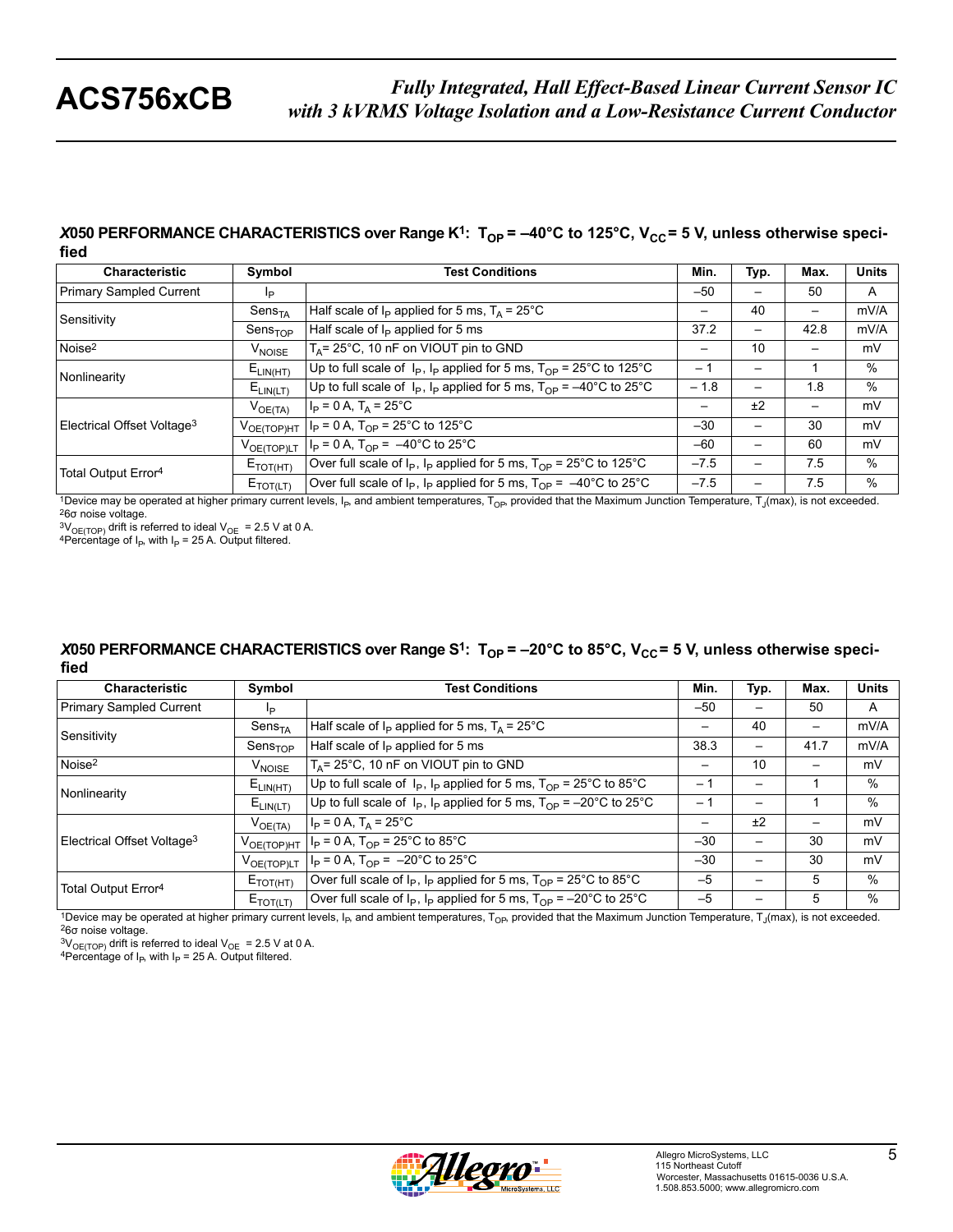#### *X***100 PERFORMANCE CHARACTERISTICS over Range S<sup>1</sup>: T<sub>OP</sub> = -20°C to 85°C, V<sub>CC</sub> = 5 V, unless otherwise specified**

| <b>Characteristic</b>                  | Symbol                      | <b>Test Conditions</b>                                                               | Min.    | Typ.                     | Max. | <b>Units</b> |
|----------------------------------------|-----------------------------|--------------------------------------------------------------------------------------|---------|--------------------------|------|--------------|
| Primary Sampled Current                | IÞ                          |                                                                                      | $-100$  |                          | 100  | A            |
| Sensitivity                            | $\mathsf{Sens}_\mathsf{TA}$ | Half scale of $I_P$ applied for 5 ms, $T_A = 25^{\circ}$ C                           | -       | 20                       | —    | mV/A         |
|                                        | Sens <sub>TOP</sub>         | Half scale of $I_P$ applied for 5 ms                                                 | 18.2    | $\overline{\phantom{0}}$ | 21.8 | mV/A         |
| Noise <sup>2</sup>                     | V <sub>NOISE</sub>          | $T_A$ = 25°C, 10 nF on VIOUT pin to GND                                              | —       | 6                        |      | mV           |
| Nonlinearity                           | $E_{LIN(HT)}$               | Up to full scale of $I_P$ , $I_P$ applied for 5 ms, $T_{OP}$ = 25°C to 85°C          | $-1.75$ | $\overline{\phantom{0}}$ | 1.75 | $\%$         |
|                                        | $E_{LIN(LT)}$               | Up to full scale of $I_P$ , $I_P$ applied for 5 ms, $T_{OP} = -20^{\circ}$ C to 25°C | $-1$    | $\overline{\phantom{0}}$ |      | %            |
|                                        | $V_{OE(TA)}$                | $ I_{\rm P}$ = 0 A, T <sub>A</sub> = 25°C                                            | —       | ±2                       |      | mV           |
| Electrical Offset Voltage <sup>3</sup> | $V_{OE(TOP)HT}$             | $I_P = 0 A$ , T <sub>OP</sub> = 25°C to 85°C                                         | $-30$   |                          | 30   | mV           |
|                                        | $V_{OE(TOP)LT}$             | $I_P = 0 A$ , $T_{OP} = -20^{\circ}C$ to 25°C                                        | $-30$   | $\overline{\phantom{0}}$ | 30   | mV           |
| Total Output Error <sup>4</sup>        | $E_{\text{TOT(HT)}}$        | Over full scale of $I_P$ , $I_P$ applied for 5 ms, $T_{OP}$ = 25°C to 85°C           | $-8$    |                          | 8    | $\%$         |
|                                        | $E_{TOT(LT)}$               | Over full scale of $I_P$ , $I_P$ applied for 5 ms, $T_{OP}$ = -20°C to 25°C          | $-7$    |                          |      | %            |

1Device may be operated at higher primary current levels, I<sub>P</sub>, and ambient temperatures, T<sub>OP</sub>, provided that the Maximum Junction Temperature, T<sub>J</sub>(max), is not exceeded. <sup>2</sup>6 $\sigma$  noise voltage.

<sup>3V</sup>OE(TOP) drift is referred to ideal V<sub>OE</sub> = 2.5 V at 0 A. 4Percentage of I<sub>P</sub>, with I<sub>P</sub> = 25 A. Output filtered.

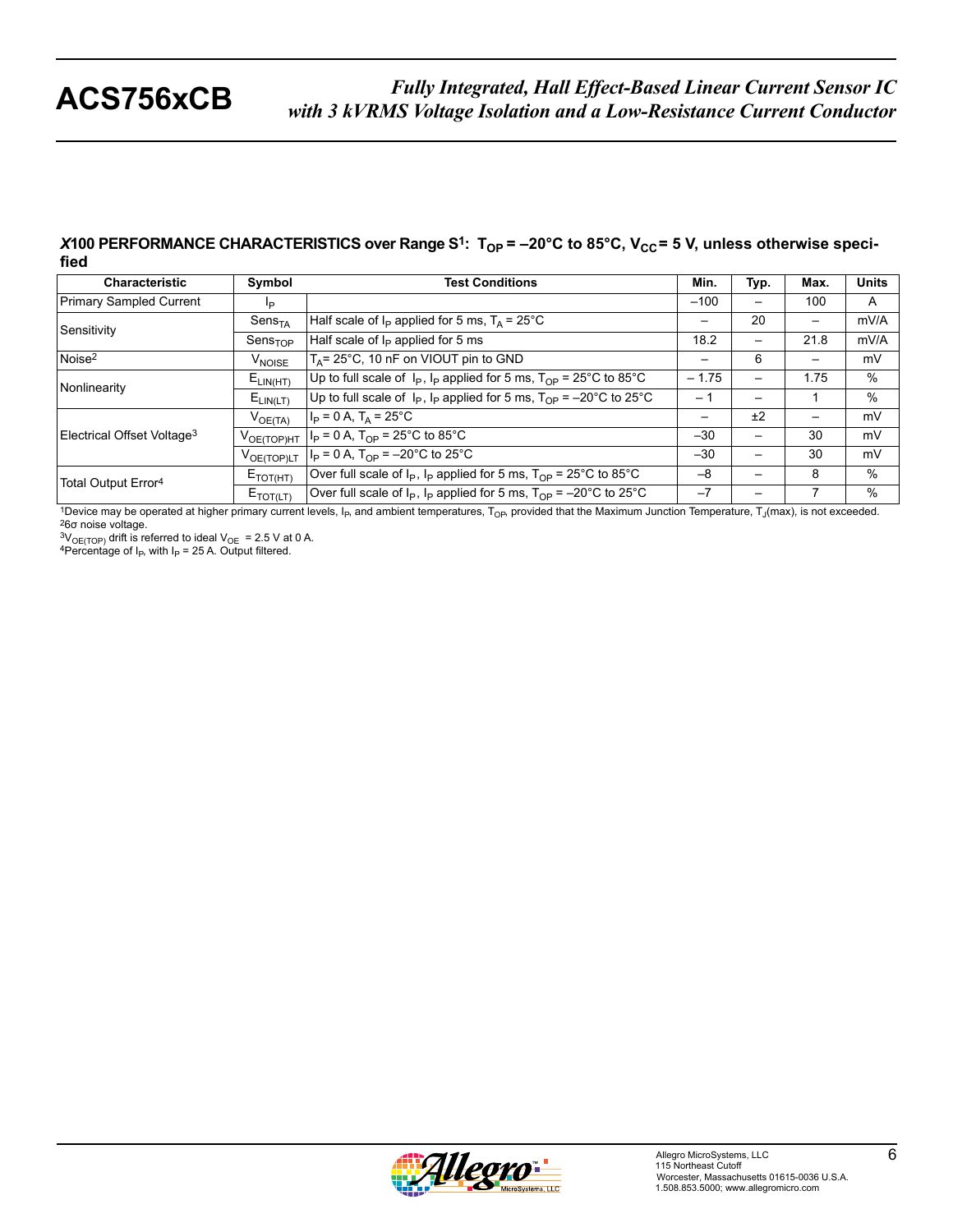### **DEFINITIONS OF ACCURACY CHARACTERISTICS**

### **Sensitivity (Sens)**

The change in device output in response to a 1A change through the primary conductor. The sensitivity is the product of the magnetic circuit sensitivity  $(G/A)$  and the linear IC amplifier gain (mV/G). The linear IC amplifier gain is programmed at the factory to optimize the sensitivity (mV/A) for the half-scale current of the device.

## **Noise (V<sub>NOISE</sub>)**

The noise floor is derived from the thermal and shot noise observed in Hall elements. Dividing the noise (mV) by the sensitivity (mV/A) provides the smallest current that the device is able to resolve.

## **Nonlinearity (E<sub>LIN</sub>)**

The degree to which the voltage output from the IC varies in direct proportion to the primary current through its half-scale amplitude. Nonlinearity in the output can be attributed to the saturation of the flux concentrator approaching the half-scale current. The following equation is used to derive the linearity:

$$
100\left\{1-\left[\frac{\Delta \text{ gain} \times \% \text{ sat } (V_{\text{IOUT}\_\text{half-scale amperes} - V_{\text{IOUT(Q)}})}{2 (V_{\text{IOUT}\_\text{quarter-scale amperes} - V_{\text{IOUT(Q)}})}\right]\right\}
$$

where

 $\Delta$  gain = the gain variation as a function of temperature changes from 25ºC,

 $%$  sat = the percentage of saturation of the flux concentrator, which becomes significant as the current being sampled approaches half-scale  $\pm I_p$ , and

 $V_{\text{IOUT}\_\text{half-scale amperes}}$  = the output voltage (V) when the sampled current approximates half-scale  $\pm I_p$ .

## **Symmetry (E<sub>SYM</sub>)**

The degree to which the absolute voltage output from the IC varies in proportion to either a positive or negative half-scale primary current. The following equation is used to derive symmetry:

$$
100 \left( \frac{V_{\text{IOUT}} + \text{half-scale amperes} - V_{\text{IOUT(Q)}}}{V_{\text{IOUT(Q)}} - V_{\text{IOUT}} - \text{half-scale amperes}} \right)
$$

## **Ratiometry**

The device features a ratiometric output. This means that the quiescent voltage output,  $V_{\text{IOUTO}}$ , and the magnetic sensitivity, Sens, are proportional to the supply voltage,  $V_{CC}$ .

The ratiometric change (%) in the quiescent voltage output is defined as:

$$
\Delta V_{\text{IOUTQ(AV)}} = \frac{V_{\text{IOUTQ(VCC)}}/V_{\text{IOUTQ(SV)}}}{V_{\text{CC}}/5 \text{ V}} \times 100\%
$$

and the ratiometric change (%) in sensitivity is defined as:

$$
\Delta Sens_{(\Delta V)} = \frac{Sens_{(V_{CC})} / Sens_{(SV)}}{V_{CC} / 5 \text{ V}} \times 100\%
$$

## **Quiescent output voltage (V<sub>IOUT(Q)</sub>)**

The output of the device when the primary current is zero. For a unipolar supply voltage, it nominally remains at  $V_{CC}/2$ . Thus,  $V_{\text{CC}}$  = 5 V translates into  $V_{\text{IOUT}(O)}$  = 2.5 V. Variation in  $V_{\text{OUT}(O)}$ can be attributed to the resolution of the Allegro linear IC quiescent voltage trim, magnetic hysteresis, and thermal drift.

## **Electrical offset voltage (V<sub>OE</sub>)**

The deviation of the device output from its ideal quiescent value of  $V_{CC}/2$  due to nonmagnetic causes.

## **Magnetic offset error (IERROM)**

The magnetic offset is due to the residual magnetism (remnant field) of the core material. The magnetic offset error is highest when the magnetic circuit has been saturated, usually when the device has been subjected to a full-scale or high-current overload condition. The magnetic offset is largely dependent on the material used as a flux concentrator. The larger magnetic offsets are observed at the lower operating temperatures.

## **Total Output Error (E<sub>TOT</sub>)**

The maximum deviation of the actual output from its ideal value, also referred to as accuracy, illustrated graphically in the output voltage versus current chart on the following page.

 $E_{TOT}$  is divided into four areas:

- 0 A at 25 $\degree$ C. Accuracy at the zero current flow at 25 $\degree$ C, without the effects of temperature.
- 0 A over Δ temperature. Accuracy at the zero current flow including temperature effects.
- Half-scale current at 25°C. Accuracy at the the half-scale current at 25°C, without the effects of temperature.
- Half-scale current over Δ temperature. Accuracy at the half-scale current flow including temperature effects.

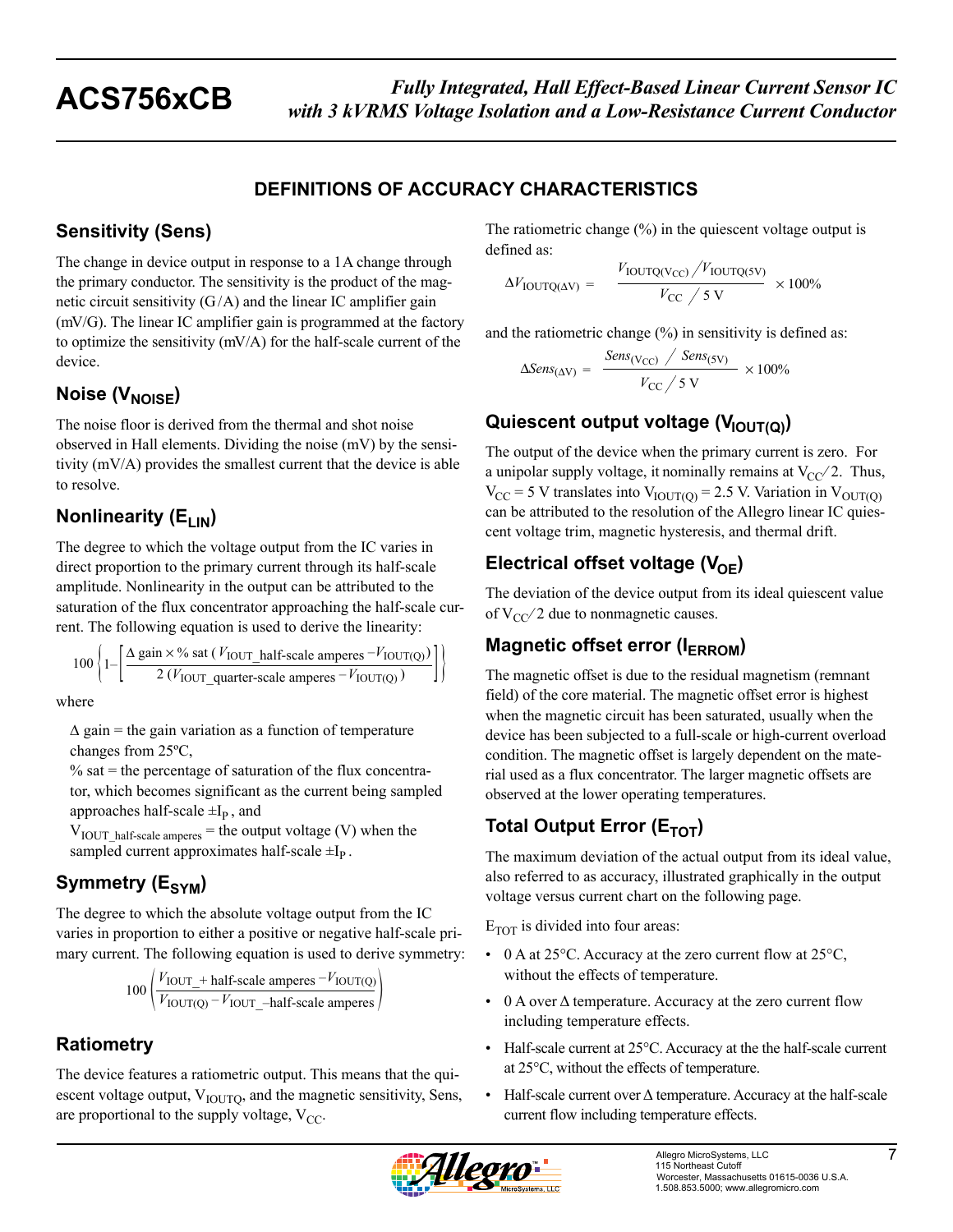### **DEFINITIONS OF DYNAMIC RESPONSE CHARACTERISTICS**

## **Power-On Time (t<sub>PO</sub>)**

When the supply is ramped to its operating voltage, the device requires a finite time to power its internal components before responding to an input magnetic field.

Power-On Time,  $t_{PO}$ , is defined as the time it takes for the output voltage to settle within  $\pm 10\%$  of its steady state value under an applied magnetic field, after the power supply has reached its minimum specified operating voltage,  $V_{CC}(min)$ , as shown in the chart at right.

## **Rise Time (t<sub>r</sub>)**

The time interval between a) when the device reaches 10% of its full scale value, and b) when it reaches 90% of its full scale value. The rise time to a step response is used to derive the bandwidth of the device, in which  $f(-3 \text{ dB}) = 0.35/t_r$ . Both  $t_r$  and  $t_{RESPONSE}$ are detrimentally affected by eddy current losses observed in the conductive IC ground plane.

## **Propagation Delay (t<sub>PROP</sub>)**

The time required for the device output to reflect a change in the primary current signal. Propagation delay is attributed to inductive loading within the linear IC package, as well as in the inductive loop formed by the primary conductor geometry. Propagation delay can be considered as a fixed time offset and may be compensated.



**Output Voltage versus Sampled Current Total Output Error at 0 A and at Half-Scale Current**









**Propagation Delay (t<sub>PROP</sub>)**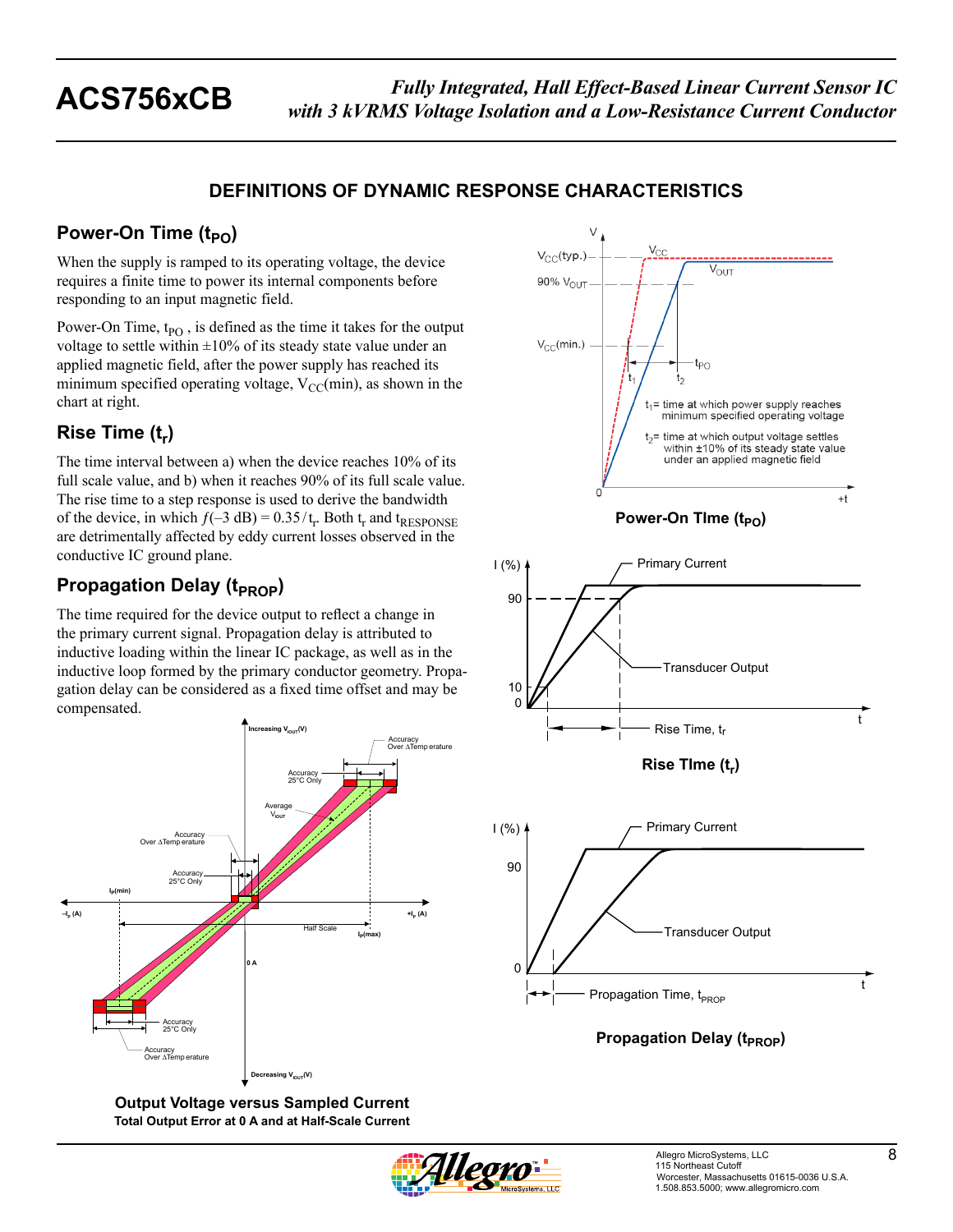### **CHOPPER STABILIZATION TECHNIQUE**

Chopper Stabilization is an innovative circuit technique that is used to minimize the offset voltage of a Hall element and an associated on-chip amplifier. Allegro patented a Chopper Stabilization technique that nearly eliminates Hall IC output drift induced by temperature or package stress effects. This offset reduction technique is based on a signal modulation-demodulation process. Modulation is used to separate the undesired DC offset signal from the magnetically induced signal in the frequency domain. Then, using a low-pass filter, the modulated DC offset is suppressed while the magnetically induced signal passes through

the filter. As a result of this chopper stabilization approach, the output voltage from the Hall IC is desensitized to the effects of temperature and mechanical stress. This technique produces devices that have an extremely stable Electrical Offset Voltage, are immune to thermal stress, and have precise recoverability after temperature cycling.

This technique is made possible through the use of a BiCMOS process that allows the use of low-offset and low-noise amplifiers in combination with high-density logic integration and sample and hold circuits.



#### **Concept of Chopper Stabilization Technique**

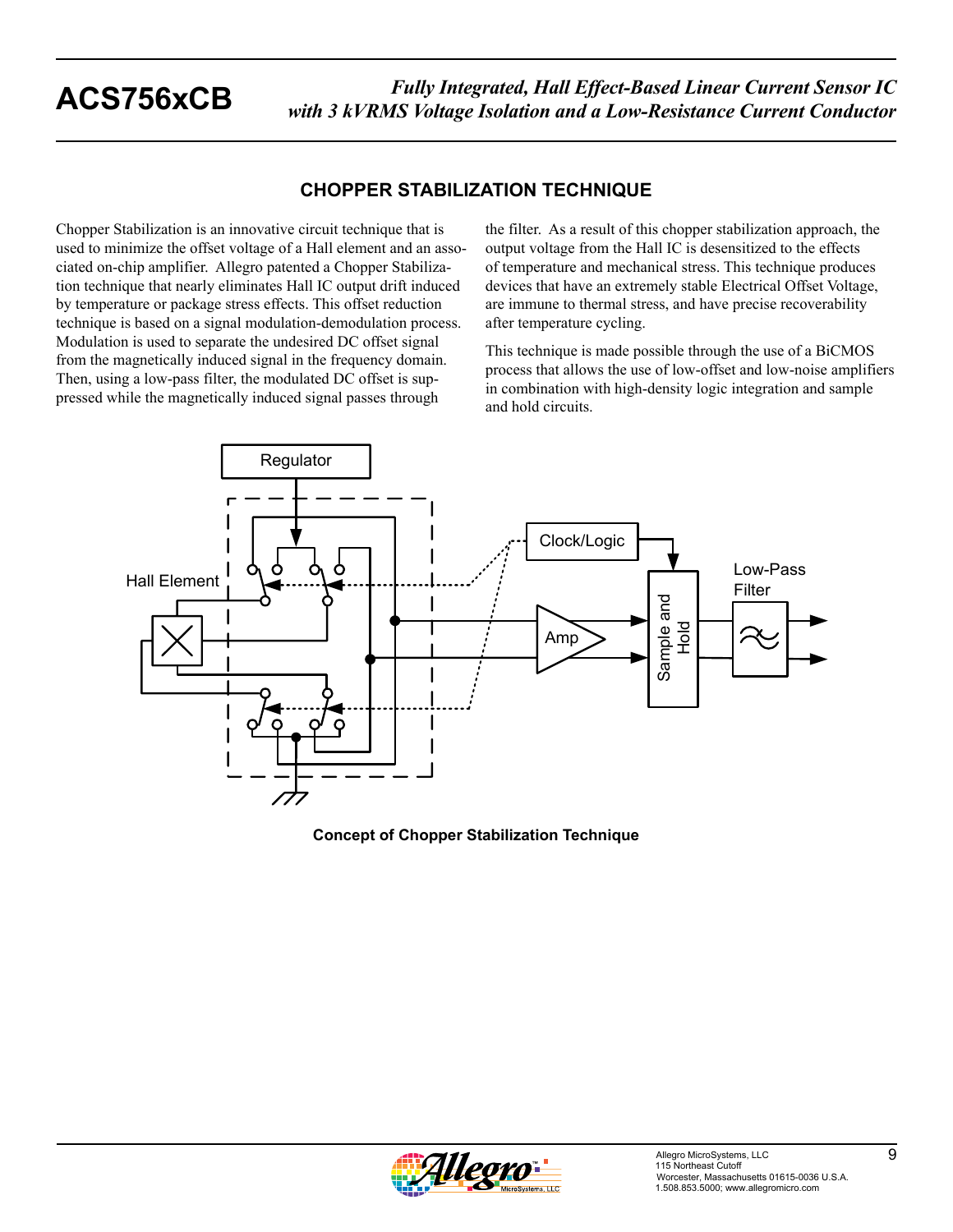### **PACKAGE OUTLINE DRAWING**



**Package CB, 5-Pin, Leadform PFF**